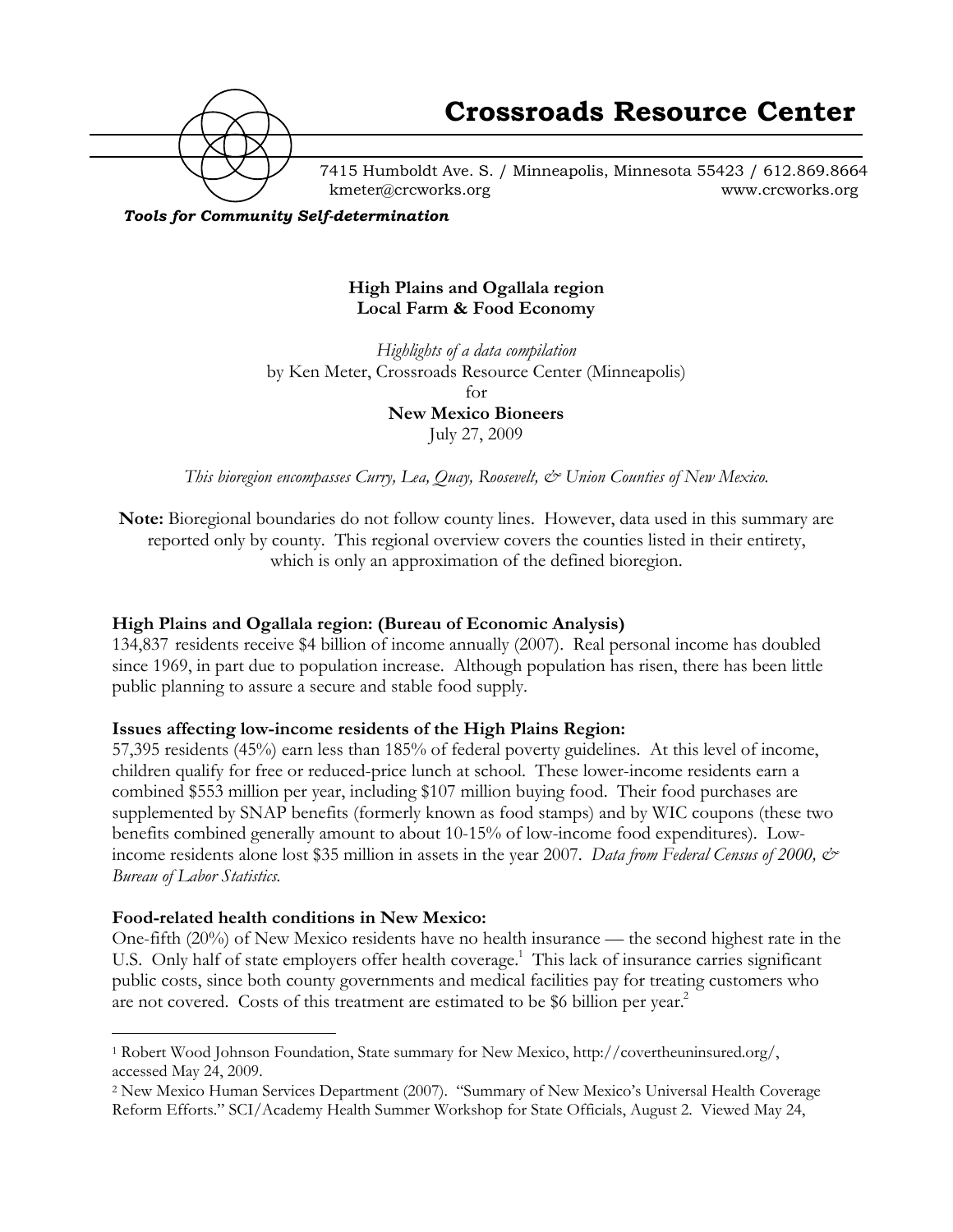Food has become a leading cause of death in the U.S, rivaling tobacco. A high-calorie diet, combined with a lack of exercise, accounts for one-fifth of the annual deaths in the U.S.<sup>3</sup> Six of the fifteen leading causes of death are related to poor diet and low physical activity.<sup>4</sup>

60% of New Mexico residents are overweight or obese, with one-third (34%) overweight and more than one-quarter (26%) obese. Nearly four of every five state residents (78%) eat fewer fruits and vegetables that nutritionists recommend (five servings per day), and 22% report they have no physical activity. 7.8% of state residents have been diagnosed with diabetes. *Source: Centers for Disease Control.*

## **The region's ranches and farms (U.S. Census of Agriculture, 2007)**

*Agriculture Census data for 2007 were released February 4, 2009. Note that the Census of Agriculture uses the term "farm" to include both ranches and farms.*

Data for this region are dominated by new dairy production in Curry County, and cattle operations in Roosevelt County, which increased farm income after 1996.

*Land:*

 $\overline{a}$ 

3,145 ranches and farms. This is a 3% increase over the 3,048 operations counted in 2002. The High Plains Region has 15% of New Mexico's ranches and farms.

1,116 (36%) of these are 1,000 acres or more. This is the most prevalent farm size.

544 (17%) farms are less than 50 acres.

Average farm or ranch size is 2,680 acres, 130% of New Mexico's average.

The region has 8.4 million acres of land in ranches and farms.

This amounts to 19% of the state's farmland.

The region's farms have 1.3 million acres of cropland, 550,106 acres of which is harvested. 747 (24%) farms have a total of 248,016 acres of irrigated land.

Average value of land and buildings per farm is \$962,994. This is 138% of the state average of \$696,081.

*Sales (Note that there may be discrepancies between Ag Census data and Bureau of Economic Analysis data, below):* \$868 million of crops and livestock sold (2007), 40% of New Mexico's farm commodity sales.

This is a 26% increase in sales over 2002 sales of \$687 million.

Total farm production expenses were \$740 million, for an increase of \$136 million (23%) in production costs since 2002.

The largest expense item for the High Plains region's farms and ranches was feed costs, at \$307 million. Costs for purchasing livestock ranked second, at \$107 million. Labor was the

States." *JAMA* 291(10):1238-45 [with published corrections in *JAMA* (2005), 293(3), 293-294.]

```
4 Heron M., D.L. Hoyert, J. Xu, C. Scott, & B. Tejada (2008). Deaths: preliminary data for 2006. National Vital
Statistics Report 56:16. http://www.cdc.gov/
```
nchs/data/nvsr/nvsr56/nvsr56\_16.pdf.

<sup>2009,</sup> at www.statecoverage.org/files/2007\_SCI\_Summer\_Meeting\_Esquibel.ppt .

<sup>3</sup> McGinnis, J.M. & W.H. Foege (1993). "Actual causes of death in the United States." *JAMA* 270(18):2207- 12; and Mokdad, A.H, J.S. Marks, D.F. Stroup, & J.l. Gerberding (2000). "Actual causes of death in theUnited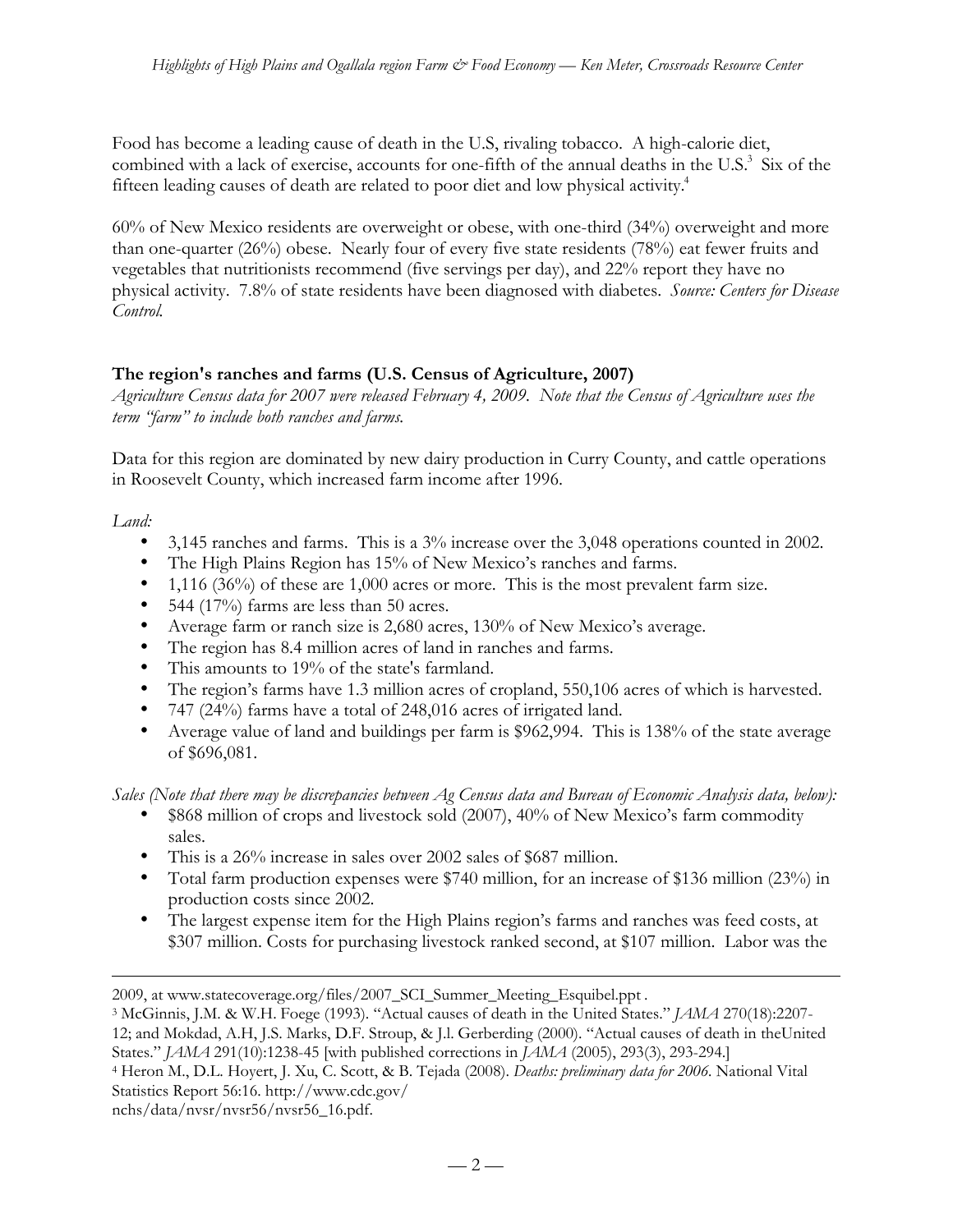third largest expense, at \$63 million. Depreciation ranked fourth, totaling \$54 million. Supplies cost \$43 million, fuel and oil \$35 million, and interest expense \$30 million. \$131 million of crops were sold (15% of sales), \$40 million (44%) more than in 2002. \$737 million of livestock and products were sold (85% of sales). This is \$140 million (23%) more sales than in 2002, by 3% fewer farms. High Plains region livestock sales account for 45% of New Mexico's livestock sales.

1,779 (57%) of the region's farms sold less than \$10,000 of products in 2007. Their aggregate sales of \$2.2 million amounted to 0.2% of the region's farm product sales. 611 farms (19%) sold more than \$100,000 of products, an aggregate total of \$834 million, 96% of the region's farm product sales.

1,704 farms received \$28 million of federal subsidies in 2007. *[Note that Agriculture Census data differ from Bureau of Economic Analysis data; see below.]*

44% (1,386) of region's farms reported net losses in 2007, after subsidies are taken into account. This is far less than the New Mexico average of 65%.

**Principal Products sold in 2007** *(\*Sales data for many of these products is suppressed by USDA to protect confidentiality):*

|              | \$ millions |
|--------------|-------------|
| Milk & Dairy | $436*$      |
| Cattle       | $287*$      |
| Corn         | $38*$       |
| Wheat        | $35*$       |
| Forage       | $25*$       |

## *Cattle & Dairy:*

1,441 ranches and farms held an inventory of 602,701 cattle and calves.

455,783 cattle worth at least \$287 million were sold from 1,346 ranches and farms in 2007. This represents a 6% decrease in the number of ranches since 2002. Sales totals are lower than actual figures since data from Roosevelt County were suppressed to protect confidentiality.

An inventory of 144,878 milk cattle was held by 98 farms in the region.

95 farms were reported as selling milk or dairy products, 14 (17%) more farms than in 2002. Milk and dairy sales totaled at least \$436 million, about \$128 million (42%) more than five years before. Yet these data are incomplete, since sales figures for Curry County were suppressed to protect confidentiality.

543 farms produced 357,897 dry tons of forage crops (hay, etc.) on 96,019 acres of cropland, selling well over \$25 million of forage (more precise numbers cannot be compiled because of data suppressions to protect confidentiality, particularly in Quay County).

In addition, 95 farms produced 756,533 tons of corn silage on 32,675 acres.

61 of the region's farms produced 249,847 tons of sorghum for greenchop on 16,283 acres.

## *Other livestock*  $\mathcal{Q}$  *animal products:*

61 farms sold 815 hogs and pigs for a total of \$77,000. This is six farms less than in 2002, and an increase of \$34,000 (79%) in sales, over the past five years.

63 farms held an inventory of 410 hogs and pigs.

170 farms sold a total of \$1.2 million of horses. This means the number of farms selling horses fell 17%, while sales fell 10% from \$1.4 million, since 2002.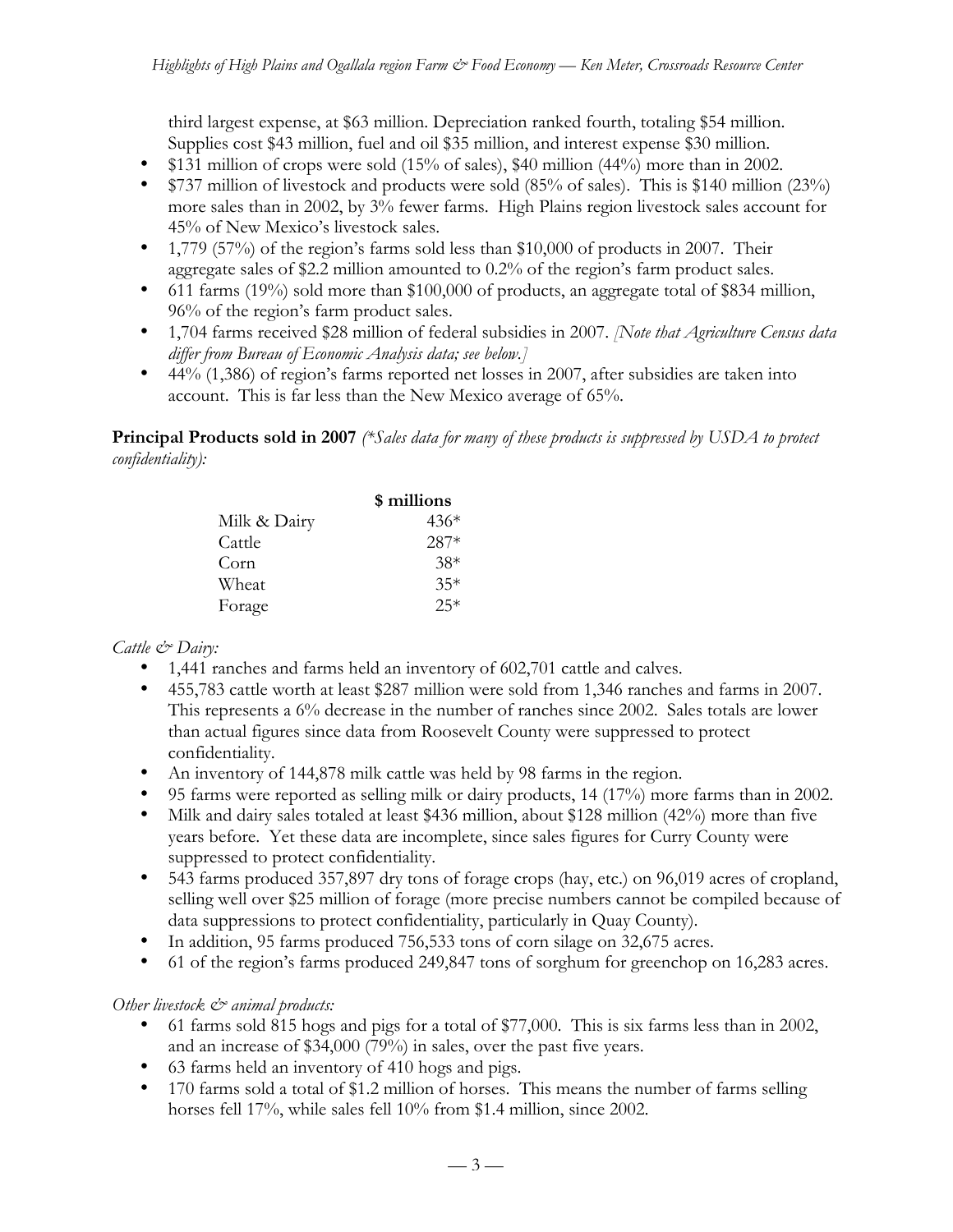Inventory of laying hens was 2,124 on 141 farms.

120 farms sold poultry and products in 2007, compared to 30 in 2002. Sales totals for poultry and poultry products are not reliable, due to suppression of data to protect confidentiality.

75 farms held an inventory of 4,275 sheep, lambs, and goats; 125 farms sold \$449,000 worth. While the number of farms (110 in 2002) selling these small livestock rose by 14%, sales (\$525,000 in 2002) fell 14%.

*Grains, Dry Edible Beans, Oil Crops, and others:*

High Plains region farms sold \$86 million of grains, oil crops and edible beans in 2007. 66 of the region's farms sold \$38 million (6.7 million bushels) of corn on 39,231 acres in 2007.

464 of the region's farmers sold 7 million bushels of wheat, most all winter wheat, on 286,336 acres.

The region's wheat crop brought a total of \$35 million.

181 farms produced 2.5 million bushels of grain sorghum on 70,259 acres, worth \$11 million.

*Nursery, Landscape and Ornamental Crops, & Cotton:*

Sales of ornamental and nursery crops in the region for counties in the region were often suppressed to protect confidentiality. The number of farms raising ornamentals fell from 17 in 2002 to 11 in 2007.

40 farms produced 32,841 bales of cotton on 16,237 acres.

*Vegetables & Melons (some farmers state that Ag Census data does not fully represent vegetable production):*

Vegetable and potato sales figures for the region were unreliable due to data withheld by the Agriculture Census in 2007 and in 2002 to protect confidentiality.

At least 31 farms produced vegetables on 3,628 acres of land; there were 41 vegetable farms in 2002.

One farm raised potatoes.

29 farms raised at least 21 million pounds of peanuts on more than 7,859 acres.

## **Detailed list of vegetables harvested in 2007, as recorded by the Agriculture Census:**

*Note: (D) means data suppressed by USDA to protect confidentiality; (Z) means less than half of an acre.*

## **Curry County**

|       |    | Harvested |
|-------|----|-----------|
| Farms |    | acres     |
|       | 6  |           |
|       |    |           |
|       |    |           |
|       |    |           |
|       |    |           |
|       | 2. |           |
|       |    |           |
|       |    |           |
|       |    |           |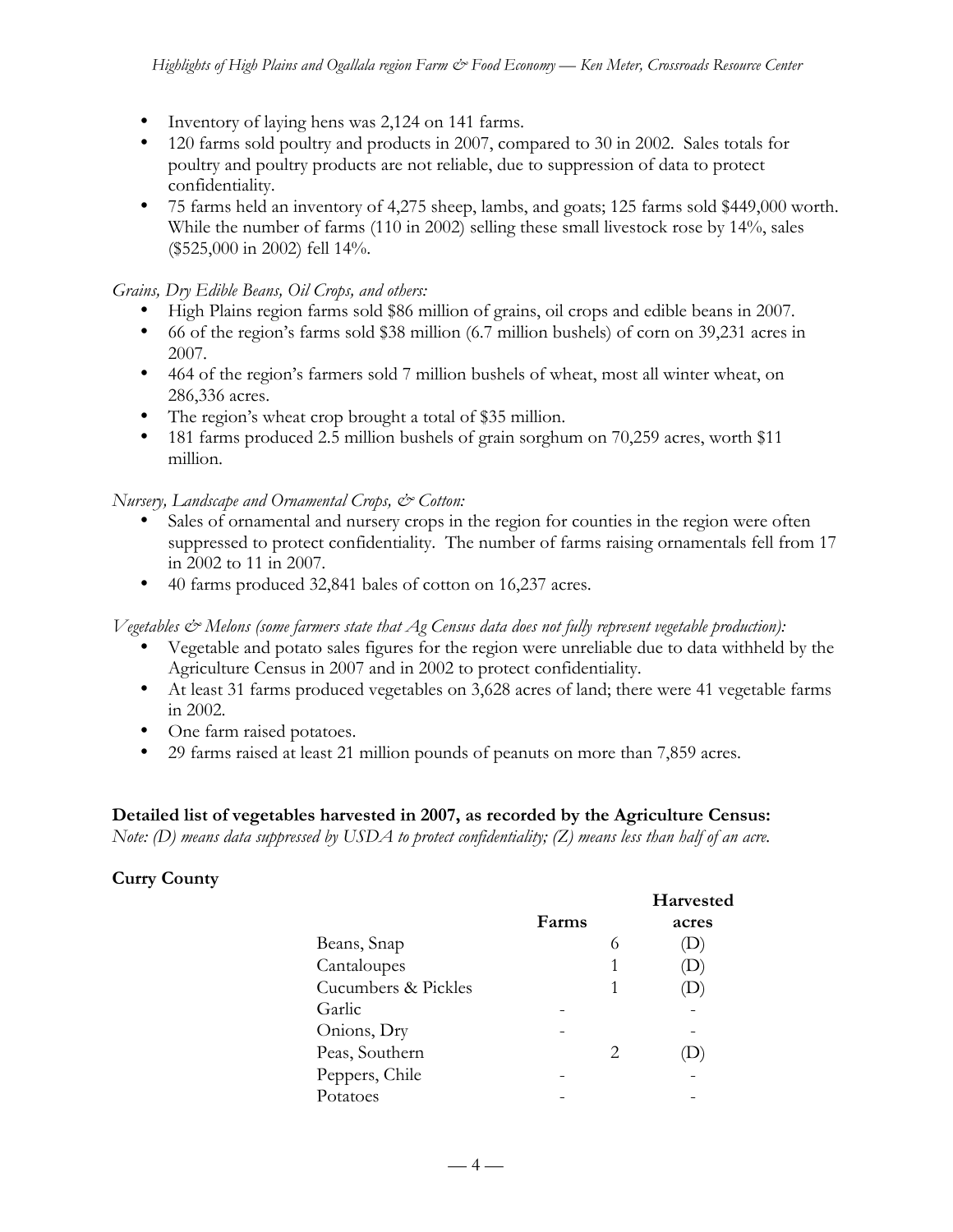| Pumpkins         | X |   |
|------------------|---|---|
| Spinach          |   |   |
| Squash, all      |   | D |
| Squash, Winter   |   | D |
| Sweet Corn       |   | D |
| Tomatoes in open |   | ν |
| Watermelons      |   |   |

# **Lea County**

|                     | Farms | <b>Harvested</b><br>acres |
|---------------------|-------|---------------------------|
| Cantaloupes         |       |                           |
| Cucumbers & Pickles |       |                           |
| Okra                |       |                           |
| Onions, Dry         |       |                           |
| Peas, Green         |       |                           |
| Peppers, Bell       |       |                           |
| Peppers, Chile      |       |                           |
| Pumpkins            |       |                           |
| Tomatoes in open    |       |                           |
| Watermelons         |       |                           |

# **Quay County**

|                     | Farms | Harvested<br>acres |
|---------------------|-------|--------------------|
| Cantaloupes         |       |                    |
| Cucumbers & Pickles |       |                    |
| Peas, Southern      |       |                    |
| Squash, all         |       |                    |
| Squash, Summer      |       |                    |
| Tomatoes in open    |       |                    |
| Vegetables, other   |       |                    |

## **Roosevelt County**

|                     |       | <b>Harvested</b> |  |
|---------------------|-------|------------------|--|
|                     | Farms | acres            |  |
| Beans, Snap         |       |                  |  |
| Cantaloupes         | 5     |                  |  |
| Cucumbers & Pickles | 2     |                  |  |
| Okra                | 4     |                  |  |
| Onions, Dry         | 2     | $\cup$           |  |
| Peas, Southern      | 2     |                  |  |
| Peppers, Bell       |       |                  |  |

 $-5-$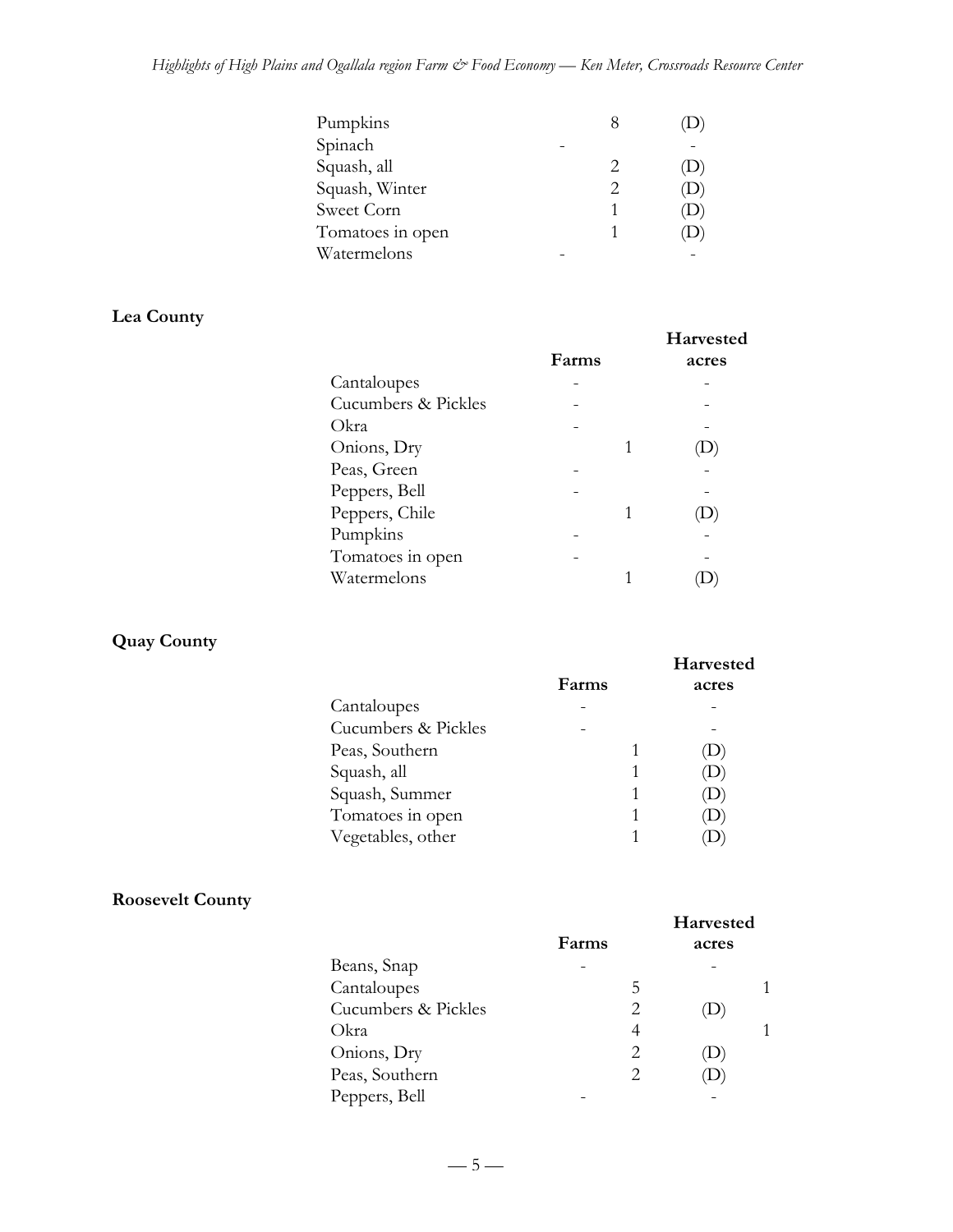#### *Highlights of High Plains and Ogallala region Farm & Food Economy — Ken Meter, Crossroads Resource Center*

| Peppers, Chile    |   |  |
|-------------------|---|--|
| Potatoes          |   |  |
| Pumpkins          | 3 |  |
| Rhubarb           |   |  |
| Squash, all       | 4 |  |
| Squash, Summer    | 2 |  |
| Squash, Winter    | 2 |  |
| Sweet Corn        |   |  |
| Tomatoes in open  | 3 |  |
| Vegetables, other | 1 |  |
| Watermelons       |   |  |

#### **Union County**

|                     |       | Harvested    |
|---------------------|-------|--------------|
|                     | Farms | acres        |
| Cantaloupes         |       |              |
| Cucumbers & Pickles |       | $\mathbf{D}$ |
| Peppers, Chile      | 2     |              |
| Squash, all         |       |              |
| Sweet Corn          |       |              |
|                     |       |              |

*Fruits (some farmers state that Ag Census data does not fully represent fruit production):*

The region had 80 fruit farms with 880 acres of orchards, about the same number of fruit farms as in 2002.

Sales of fruit and nuts were suppressed in many counties by USDA to protect confidentiality. This makes totaling the value of fruits and nuts sold impossible.

## **Detailed list of fruit acreage in 2007, as recorded by the Agriculture Census:**

*Note: (D) means data suppressed by USDA to protect confidentiality; (Z) means less than half of an acre.*

#### **Curry County**

|                 | Farms | Acres                      |    |
|-----------------|-------|----------------------------|----|
| Apples          | 8     |                            | 14 |
| Apricots        | 1     | $\left( \mathrm{L}\right)$ |    |
| Cherries, Sweet | 1     | $\mathbf{D}$               |    |
| Cherries, Tart  | 1     | $\mathbf{D}$               |    |
| Grapes          | 1     | $\left( \mathrm{L}\right)$ |    |
| Peaches, all    | 6     |                            |    |
| Pears, all      | 1     | D                          |    |
| Pecans          | 6     |                            | 81 |
| Plums & Prunes  |       |                            |    |
|                 |       |                            |    |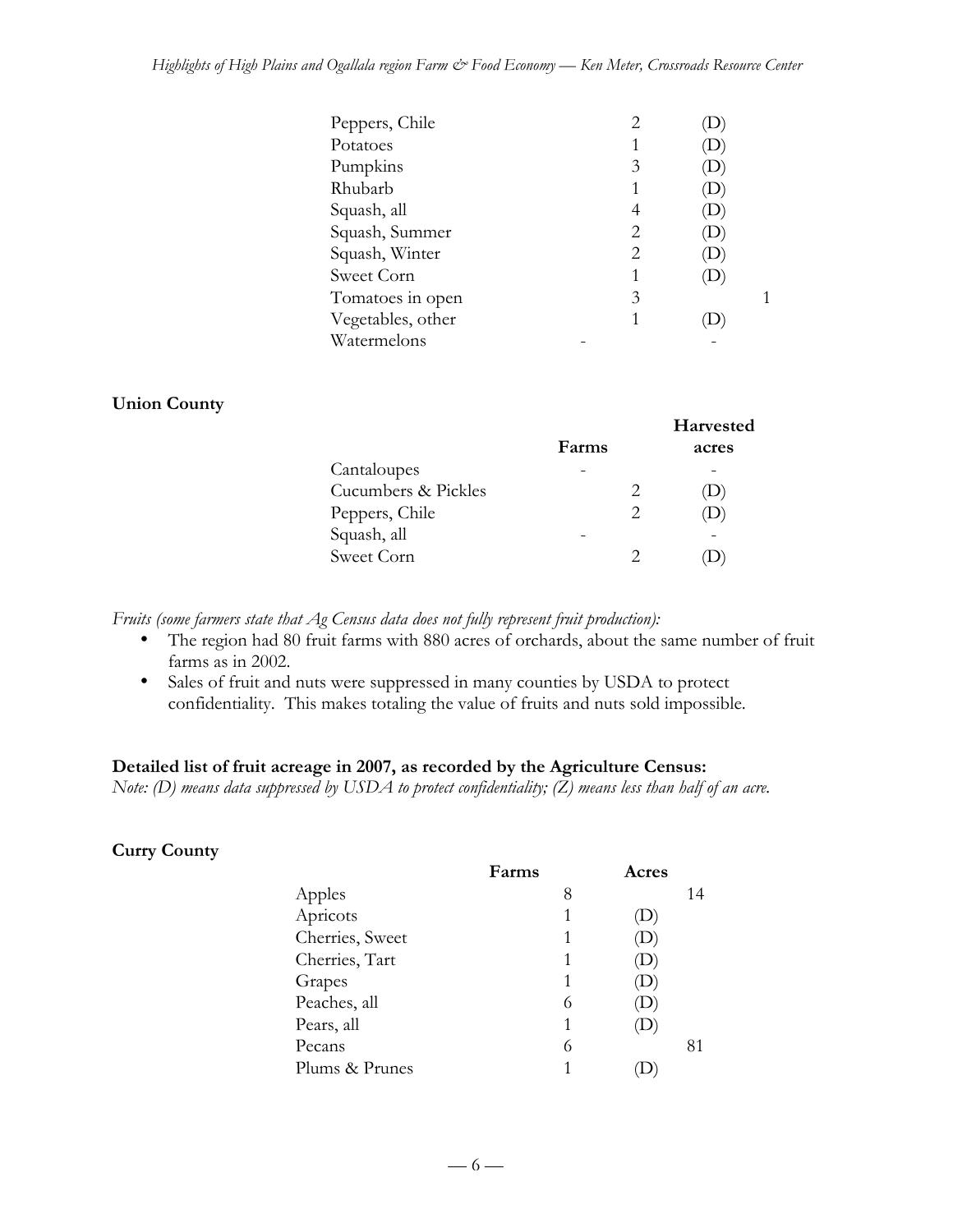| Lea County              |              |                |       |
|-------------------------|--------------|----------------|-------|
|                         |              | Farms          | Acres |
|                         | Apples       | $\mathbf{2}$   | (D)   |
|                         | Apricots     | $\overline{c}$ | (D)   |
|                         | Peaches, all | $\overline{2}$ | (D)   |
|                         | Pears, all   | $\overline{2}$ | (D)   |
|                         | Pecans       | 38             | 526   |
|                         | Pistachios   | $\mathbf{1}$   | (D)   |
| <b>Quay County</b>      |              |                |       |
|                         |              | Farms          | Acres |
|                         | Apples       | $\mathbf{1}$   | (D)   |
|                         | Pecans       | 9              | (D)   |
| <b>Roosevelt County</b> |              |                |       |
|                         |              | Farms          | Acres |
|                         | Apples       | 6              | (D)   |
|                         | Peaches, all | $\overline{2}$ | (D)   |
|                         | Pecans       | 13             | 213   |
| <b>Union County</b>     |              |                |       |
|                         |              | Farms          | Acres |
|                         | Apples       | $\mathbf{1}$   | (D)   |
|                         | Peaches, all | $\mathbf{1}$   | (D)   |
|                         | Pears, all   | $\mathbf{1}$   | (D)   |

## **No berry production was recorded by the Agriculture Census in 2007 for the counties in this region**

## *Direct*  $\mathcal{Q}$  organic sales:

90 ranches and farms sold \$512,000 of food directly to consumers. This is a 4% decrease in the number of farms selling direct (94 in 2002), and a 18% increase in direct sales, from \$435,000 in 2002. Direct sales account for 0.06% of region farm sales, far less than the national average of 0.4%.

The region's farmers make up 6% of the state's ranches and farms selling direct, and account for 5% of New Mexico's direct sales (\$11.1 million of direct sales in New Mexico in 2007, and \$6.6 million in 2002).

State of New Mexico records (New Mexico Organic Commodity Commission) show 37 certified organic farms in the region in 2007, farming 42,256 acres. This amounts to 22% of the state's certified organic farms, and 40% of certified organic acreage.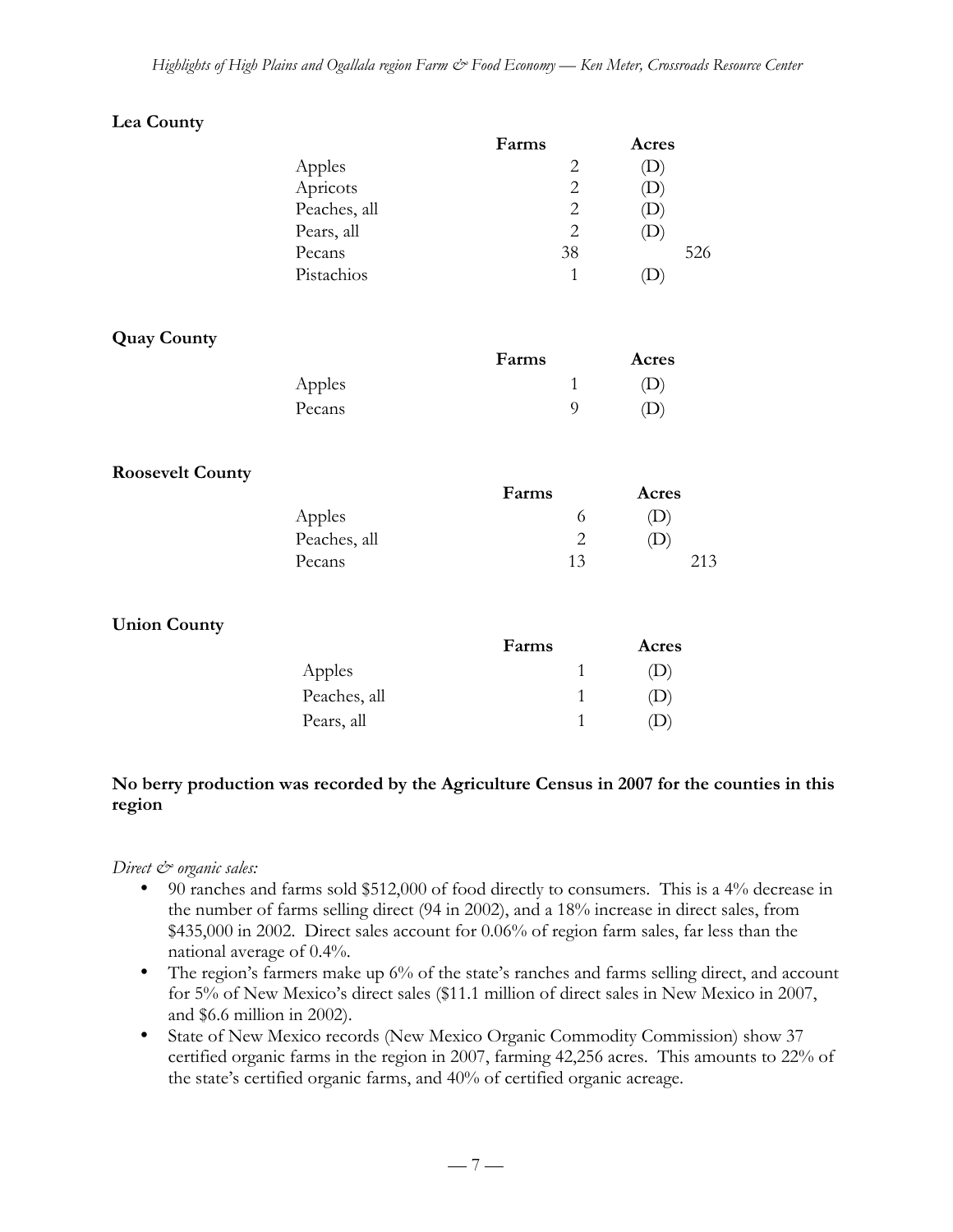According to the U.S. Census of Agriculture, 13 farms in the region sold organic foods (\$7.1 million in sales) from 6,311 acres.

These Census of Agriculture state that the region accounts for 4% of the New Mexico farms selling organic, 63% of the state's organic farm product sales, and 35% of the state's harvested organic acreage.

Local farm directories list no CSAs in this region. According to the U.S. Census of Agriculture, 12 farms market through community supported agriculture (CSA), 9% of the 139 CSA farms recorded in the state. *[Note: some analysts suggest that CSA counts may be unrealistically high in the 2007 Census].*

83 farms produce added-value products on the farm, 10% of New Mexico's farms adding value.

*Conservation practices:*

497 (15% of New Mexico's) farms use rotational management or intensive grazing. 448 (21% of New Mexico's) farms use conservation practices.

67 (12% of New Mexico's) farms generate some electricity on the farm.

100 (3% of New Mexico's) farms draw irrigation water from the Bureau of Reclamation.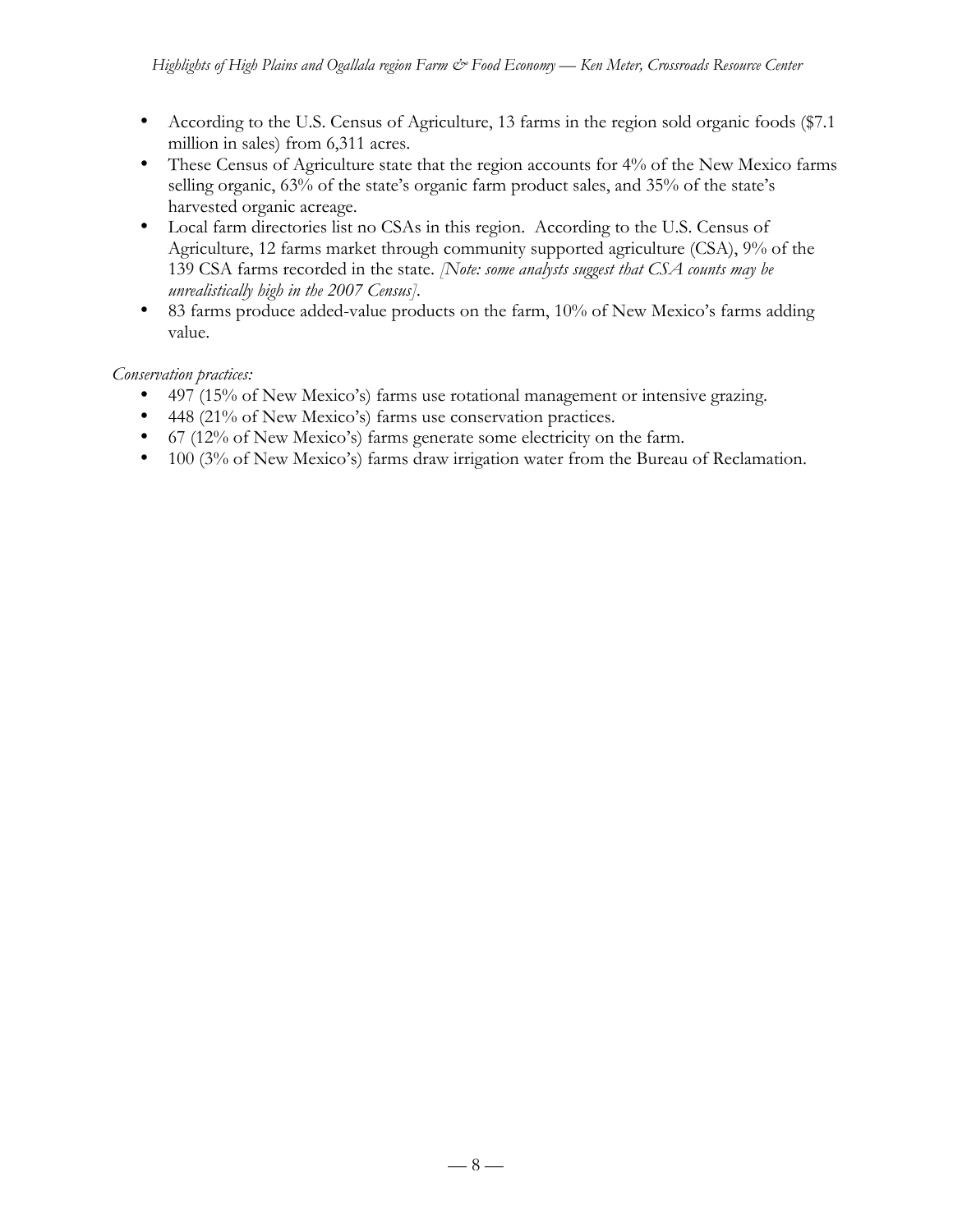## **State of New Mexico Highlights (Agriculture Census 2007)**

New Mexico has 20,930 farms, 38% more than the 15,170 farms in 2002.

Nevertheless, the number of acres in farms decreased 4%, to 43 million acres in 2007.

8,904 farm operators are Latino.

6,611 farm operators are Native American.

The state has 24,214 White farm operators.

There are 43 Asian-American, 66 African-American, and 26 Pacific Islander farm operators. New Mexico farmers sold \$2.2 billion of crops and livestock in 2007, up 28% from \$1.7 billion in sales five years before.

This includes \$1.6 billion of livestock, and \$553 million in crops.

The Agriculture Census lists production expenses as \$1.9 billion for all state farms.

Government payments to farmers decreased 14%, to \$43 million in 2007 from \$50 million in 2002.

The most prevalent farm size is 1-9 acres, with 6,400 farms.

The next most prevalent size is 10-49 acres, with 4,300 farms.

3,600 farms are more than 1,000 acres.

New Mexico ranks  $9<sup>th</sup>$  in the U.S. for dairy sales, with \$1 billion. This is also the most important farm commodity sold in the state, in terms of sales.

Second most important product in New Mexico is cattle, with \$576 million in sales.

The state's farms held an inventory of 1.5 million cattle, down from 1.7 million in 1997.

The most important single crop raised is forage, with \$139 million sold from 366,000 acres. 302,000 acres are devoted to wheat production.

New Mexico farms sell \$105 million of fruits and nuts, and \$89 million of vegetables.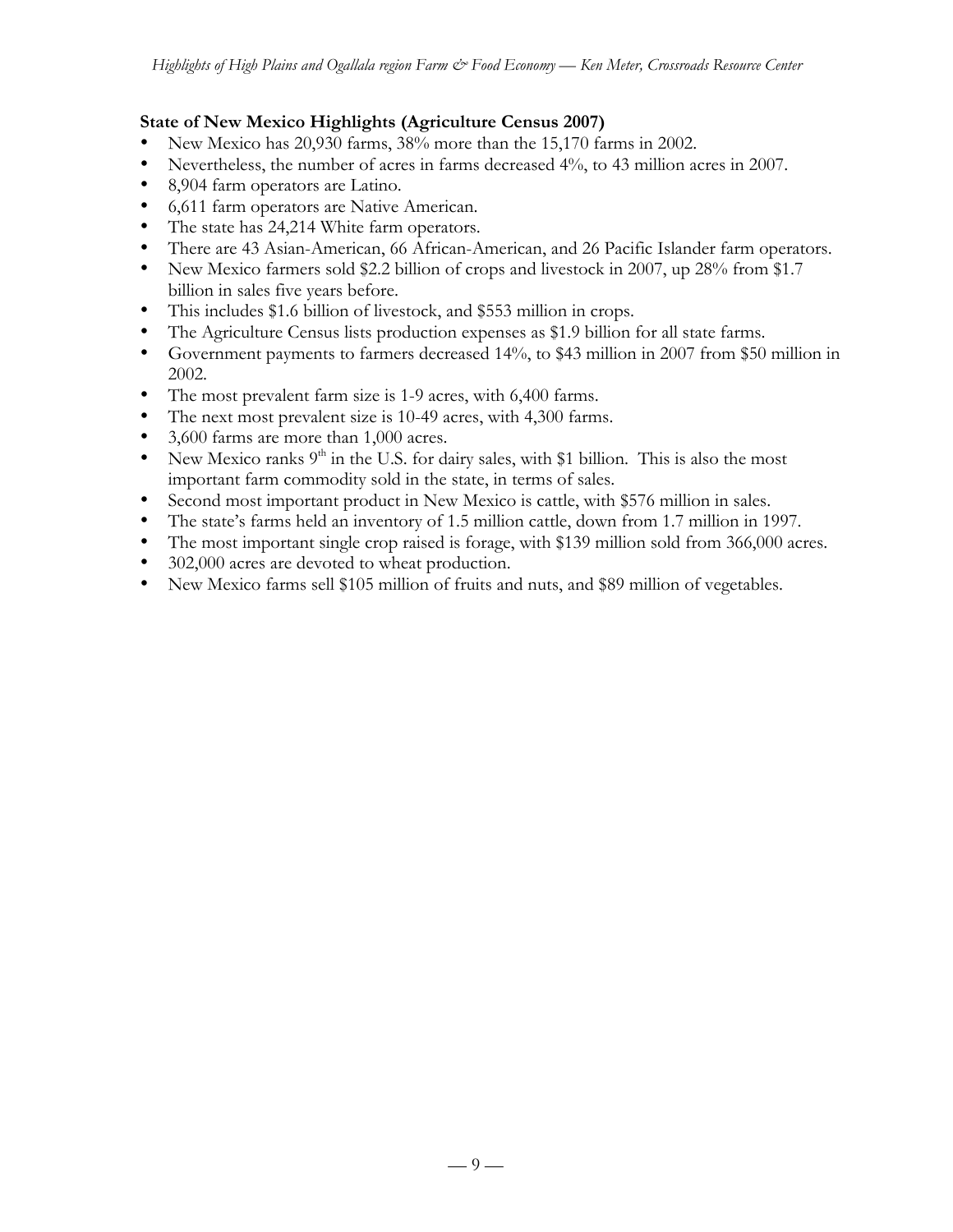## **New Mexico's top 25 farm products in 2007 (Economic Research Service)**

*See chart on next page*

| 1  | Dairy products     | 1,353.8 |
|----|--------------------|---------|
| 2  | Cattle and calves  | 951.8   |
| 3  | Hay                | 195.4   |
| 4  | Pecans             | 96.2    |
| 5  | Onions             | 63.4    |
| 6  | Greenhouse/nursery | 62.4    |
| 7  | Wheat              | 38.5    |
| 8  | Cotton             | 35.0    |
| 9  | Peppers, chile     | 32.9    |
| 10 | Corn               | 23.9    |
| 11 | Potatoes           | 14.3    |
| 12 | Sorghum grain      | 9.9     |
| 13 | Peanuts            | 7.0     |
| 14 | Dry beans          | 6.1     |
| 15 | Sheep and lambs    | 5.4     |
| 16 | Wool               | 1.3     |
| 17 | Apples             | 1.0     |
| 18 | Honey              | 0.5     |
| 19 | Hogs               | 0.2     |
| 20 | Mohair             | 0.2     |

*Note: chicken eggs and farm chickens were also listed among New Mexico's top 25 products, but sales figures for these products were not released by ERS.*

Note also that at \$11 million, direct sales from farmers to consumers amount to more than the value of the 12<sup>th</sup> ranking product, sorghum grain.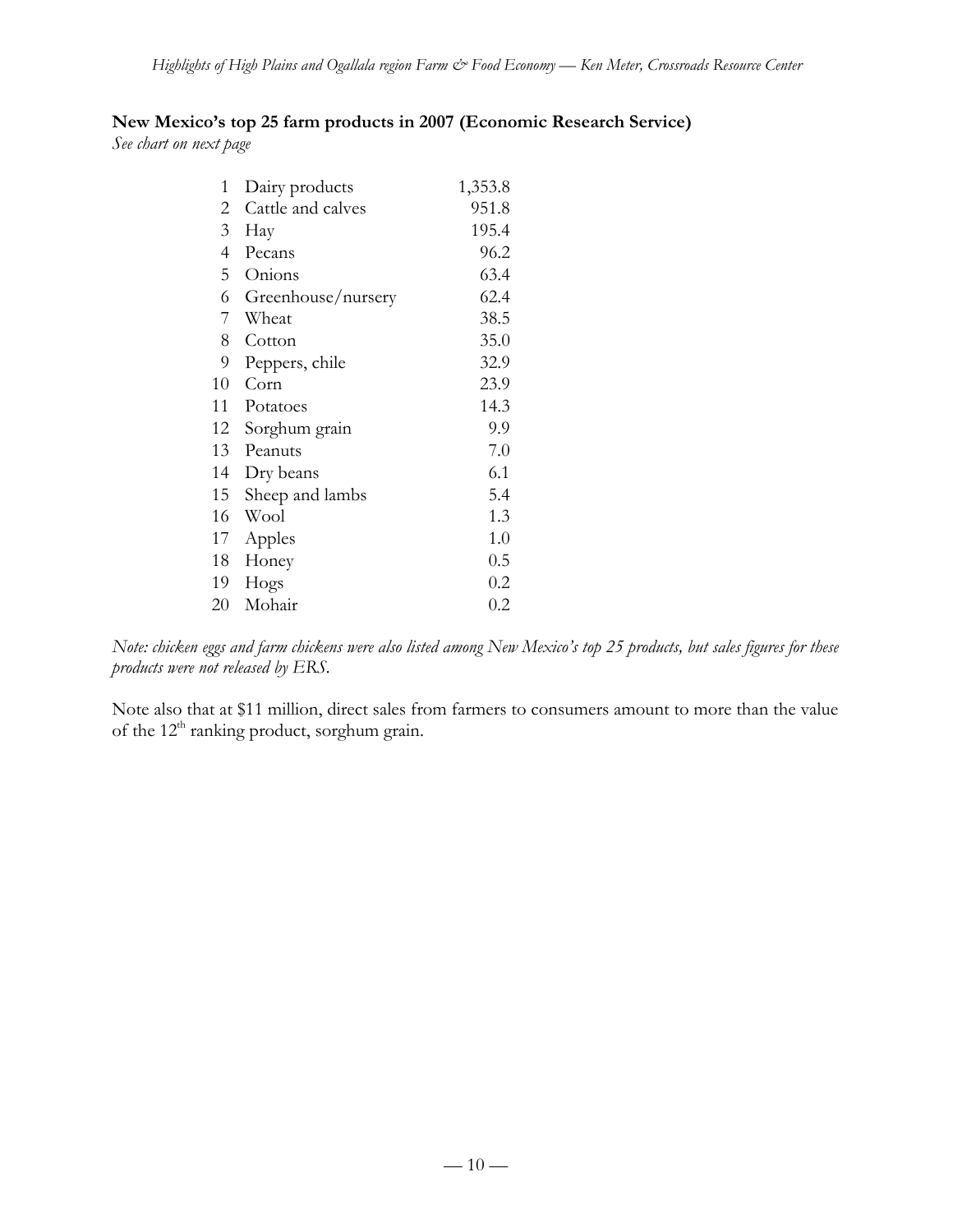**New Mexico's top 25 farm products in 2007 (Economic Research Service)** *See table on previous page*





*Source: USDA Economic Research*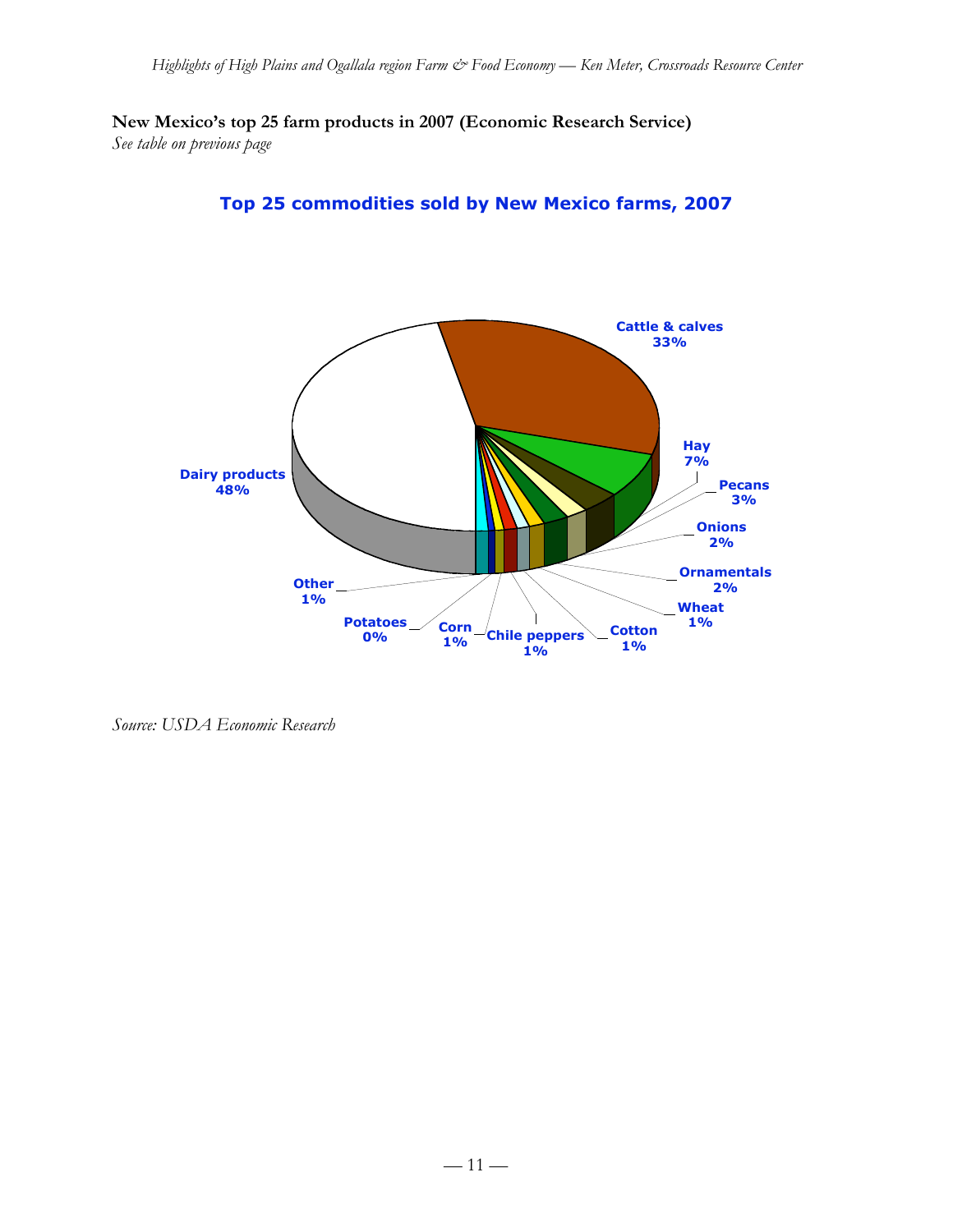#### **Balance of Cash Receipts and Production Costs (Bureau of Economic Analysis):**

*Note: Bureau of Economic Analysis farm income data differ from Agriculture Census data.*

*Trends in this region are dominated by new dairy operations in Curry County, and cattle operations in Roosevelt County.*



# **Farm Production Balance in High Plains &**

High Plains Region farmers sell \$892 million of commodities per year (1987-2007 average), spending \$740 million to raise them, for an average gain of \$152 million each year. Although the farm sector as a whole has earned a rising farm production balance since 1987, this is primarily due to dairy and cattle sales in Curry and Roosevelt counties, while other regions have experienced low growth or even decline.

44% of the region's farms and ranches reported a net loss in 2007 (Agriculture Census), after subsidies are taken into account.

High Plains Region farmers and ranchers earned \$319 million more by selling commodities in 2007 than they earned in 1969 (in 2007 dollars). As shown in the chart above, sales of livestock and related products rose steadily from 1996-2007, but are still lower than peak levels of \$1.4 billion in 1973. Crop income stayed quite constant. The most steadily increasing cost of production is feed costs, which more than doubled, from \$107 million to \$277 million, over the years 2001–2007.

Source: Bureau of Economic Analysis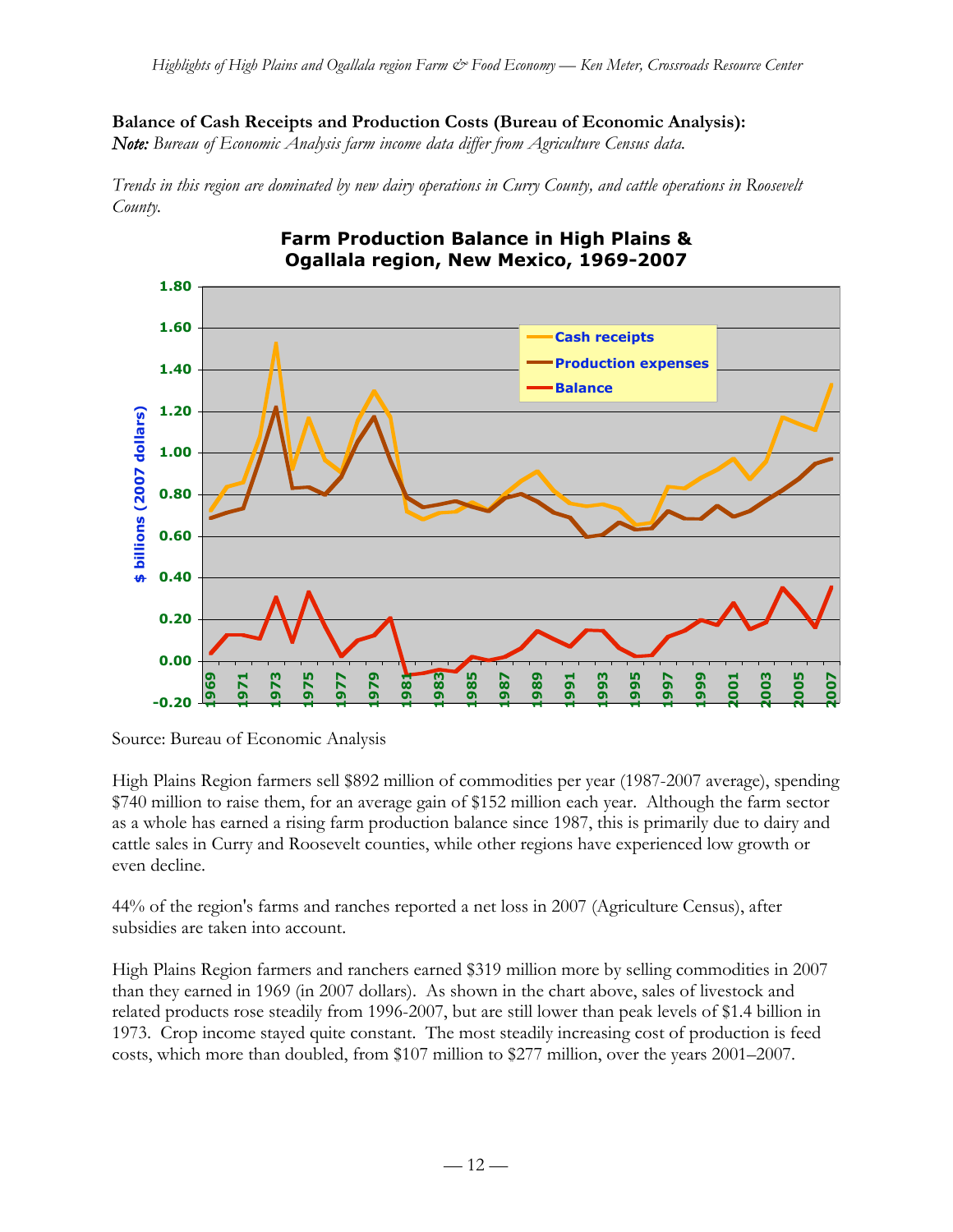Farmers and ranchers earn another \$27 million per year of farm-related income — primarily rental income for land (15-year average for 1987-2007). Federal farm support payments average \$64 million per year for the entire region over the same years.



*Source: Bureau of Economic Analysis.*

## **High Plains Region consumers (2007):**

High Plains Region consumers spend \$341 million buying food each year, including \$192 million for home use. Most of this food is produced outside the region. \$512,000 of food products (0.06% of farm cash receipts, and 0.2% of local consumer needs) are sold by 90 farms directly to consumers, but not always to High Plains Region consumers, since this includes internet sales.

Estimated change in net assets for all region households was a combined loss of \$180 million in 2007 alone (BLS). This places additional pressure on High Plains Region residents as they pay for food.

## **Farm and food economy summary:**

Farmers gain \$152 million each year producing food commodities, spending \$371 million buying inputs from external suppliers, for a total outflow of \$220 million from the region economy.

Meanwhile, consumers spend more than \$300 million buying food from outside. Thus, total loss to the region is \$520 million of potential wealth *each year*. This loss amounts to nearly 60% of the value of all commodities raised in the region.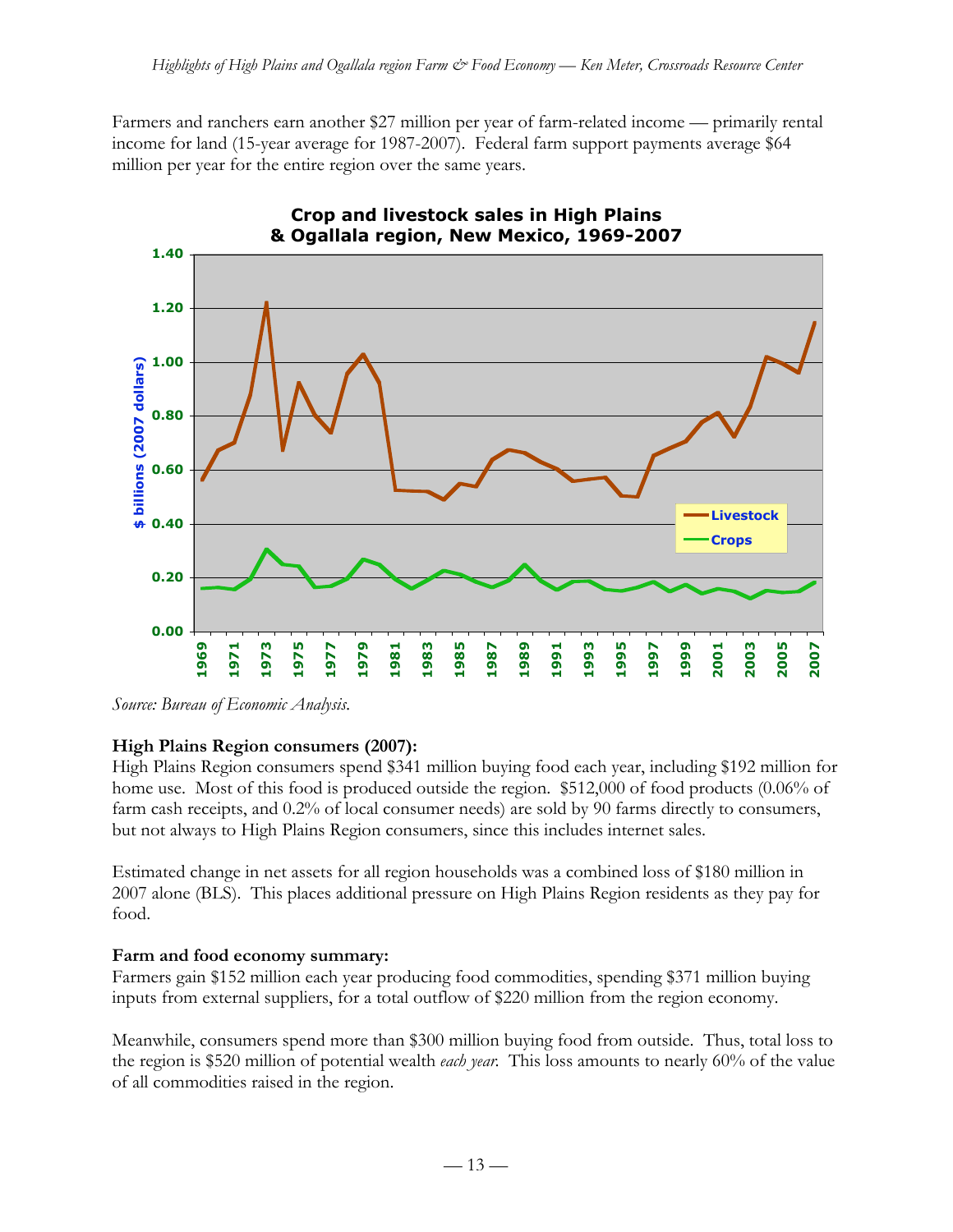#### **High Plains Region: markets for food eaten at home (2007):**

*Source: Bureau of Labor Statistics*

|                                     | millions |
|-------------------------------------|----------|
| Meats, poultry, fish, and eggs      | 42       |
| Fruits & vegetables                 | 35       |
| Cereals and bakery products         | 24       |
| Dairy products                      | 21       |
| "Other," incl. sweets, fats, & oils | 70       |

If High Plains Region consumers purchased only 15% of the food they need for home use directly from region farmers, this would produce \$29 million of new farm income in High Plains Region enough to pay interest on all farm debt for the year.

## **State of New Mexico: markets for food eaten at home (2007)**

*Source: Bureau of Labor Statistics*

New Mexicans purchase \$5 billion of food per year, \$2.8 billion of this to eat at home. Home purchases break down in the following way:

|                                     | millions |
|-------------------------------------|----------|
| Meats, poultry, fish, and eggs      | \$620    |
| Fruits & vegetables                 | 518      |
| Cereals and bakery products         | 358      |
| Dairy products                      | 315      |
| "Other," incl. sweets, fats, & oils | 1,043    |